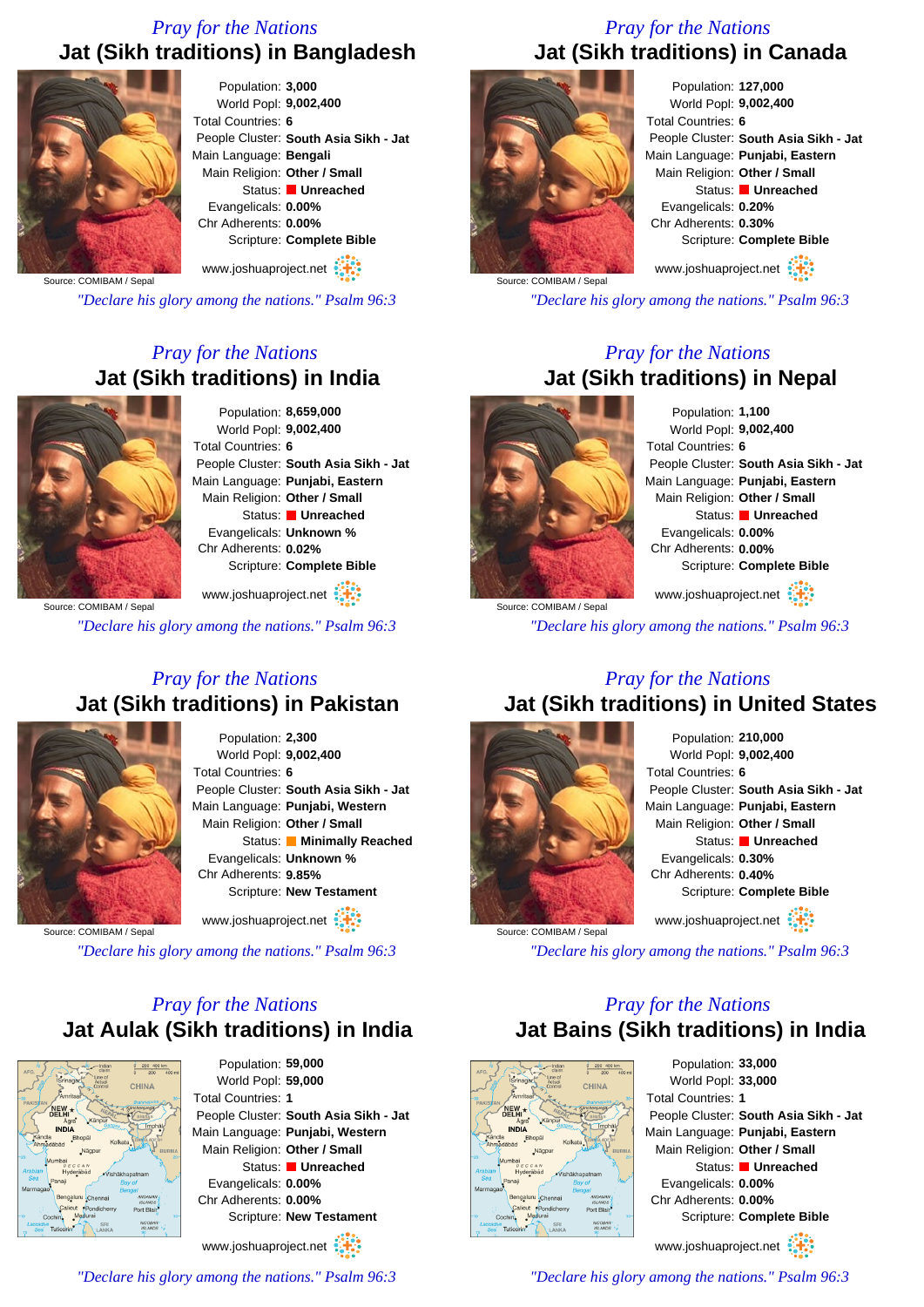# *Pray for the Nations* **Jat Bhullar (Sikh traditions) in India**



*"Declare his glory among the nations." Psalm 96:3*

*Pray for the Nations* **Jat Dehia (Sikh traditions) in India**



Population: **24,000** World Popl: **24,000** Total Countries: **1** People Cluster: **South Asia Sikh - Jat** Main Language: **Punjabi, Eastern** Main Religion: **Other / Small** Status: **Unreached** Evangelicals: **0.00%** Chr Adherents: **0.00%** Scripture: **Complete Bible**

www.joshuaproject.net

*"Declare his glory among the nations." Psalm 96:3*

### *Pray for the Nations* **Jat Dhindsa (Sikh traditions) in India**



Population: **64,000** World Popl: **64,000** Total Countries: **1** People Cluster: **South Asia Sikh - Jat** Main Language: **Punjabi, Western** Main Religion: **Other / Small** Status: **Unreached** Evangelicals: **0.00%** Chr Adherents: **0.00%** Scripture: **New Testament**

www.joshuaproject.net

*"Declare his glory among the nations." Psalm 96:3*

# *Pray for the Nations* **Jat Mahil (Sikh traditions) in India**



Population: **31,000** World Popl: **31,000** Total Countries: **1** People Cluster: **South Asia Sikh - Jat** Main Language: **Punjabi, Western** Main Religion: **Other / Small** Status: **Unreached** Evangelicals: **0.00%** Chr Adherents: **0.00%** Scripture: **New Testament** www.joshuaproject.net

*"Declare his glory among the nations." Psalm 96:3*

# *Pray for the Nations* **Jat Chahil (Sikh traditions) in India**



*"Declare his glory among the nations." Psalm 96:3*

## *Pray for the Nations* **Jat Dhillon (Sikh traditions) in India**



Source: Anonymous

Population: **205,000** World Popl: **205,000** Total Countries: **1** People Cluster: **South Asia Sikh - Jat** Main Language: **Punjabi, Eastern** Main Religion: **Other / Small** Status: **Unreached** Evangelicals: **0.00%** Chr Adherents: **0.00%** Scripture: **Complete Bible** www.joshuaproject.net

*"Declare his glory among the nations." Psalm 96:3*

### *Pray for the Nations* **Jat Gil (Sikh traditions) in India**



Population: **278,000** World Popl: **278,000** Total Countries: **1** People Cluster: **South Asia Sikh - Jat** Main Language: **Punjabi, Eastern** Main Religion: **Other / Small** Status: **Unreached** Evangelicals: **0.00%** Chr Adherents: **0.00%** Scripture: **Complete Bible** www.joshuaproject.net

*"Declare his glory among the nations." Psalm 96:3*

## *Pray for the Nations* **Jat Mangat (Sikh traditions) in India**



Population: **31,000** World Popl: **31,000** Total Countries: **1** People Cluster: **South Asia Sikh - Jat** Main Language: **Punjabi, Eastern** Main Religion: **Other / Small** Status: **Unreached** Evangelicals: **0.00%** Chr Adherents: **0.00%** Scripture: **Complete Bible** www.joshuaproject.net

*"Declare his glory among the nations." Psalm 96:3*